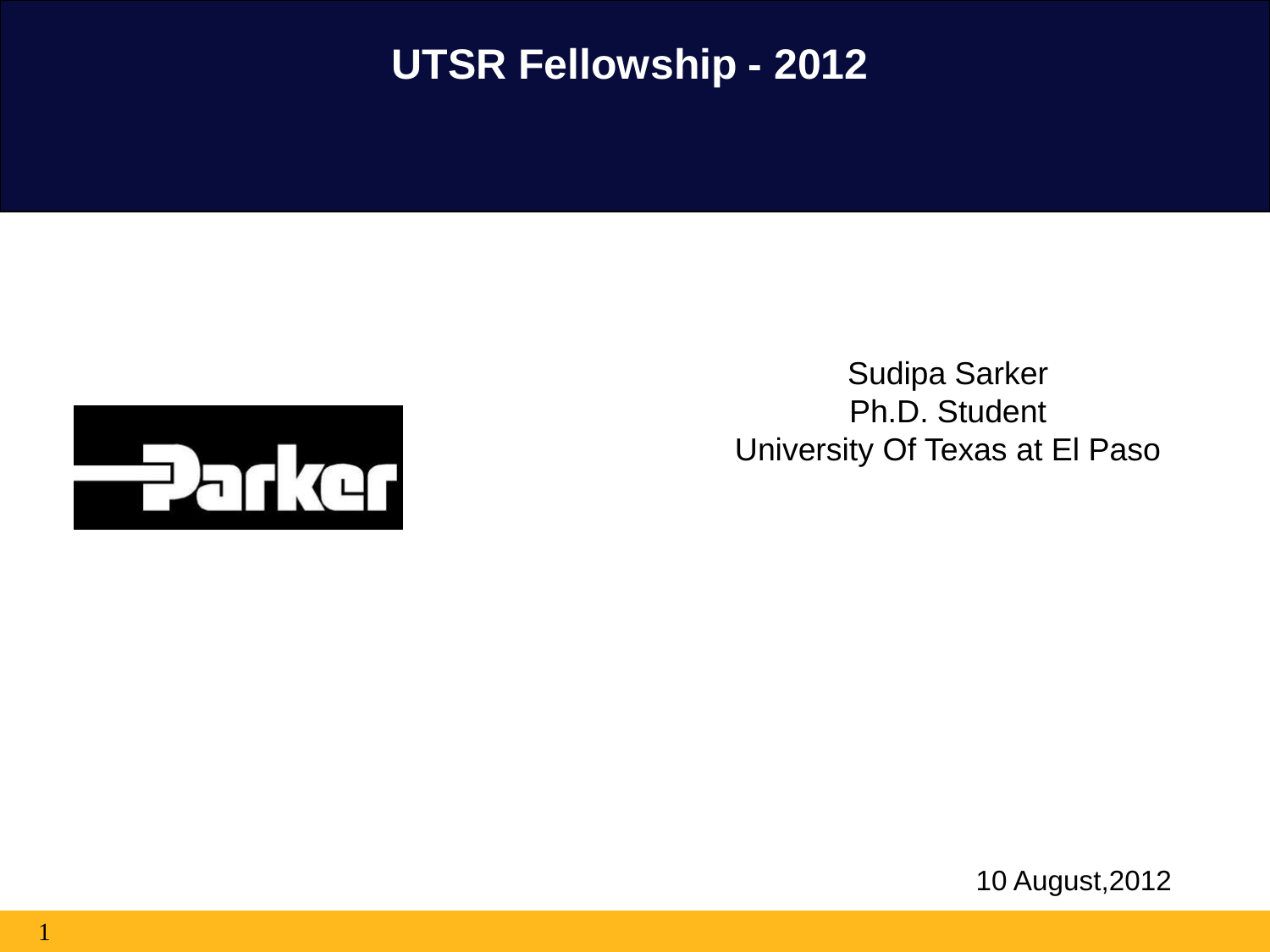- Problem description and Objective
- Operating condition
- CFD model
- Spray model
- Results
- summary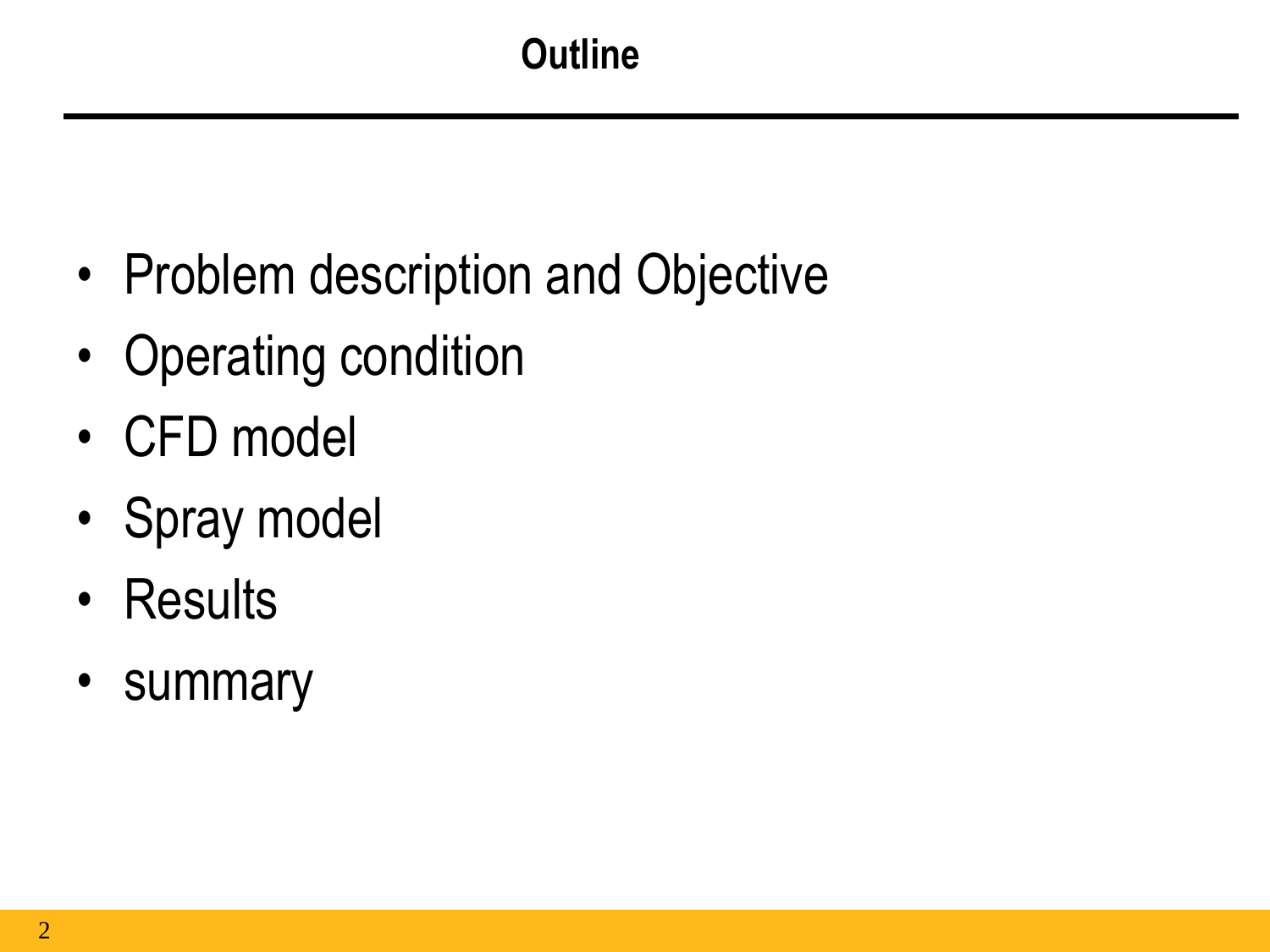# **Problem Description and objective**



•Spray cup with radial-inflow air swirler

•A pressure swirl atomizer injected fuel at the bottom of the spray cup exposing the spray directly to the incoming swirling air

•The air and fuel from the swirl cup discharged into a 10.0" inch long 3.00" by 3.00" square tube.

**Objective** 

Investigate different approaches for predicting spray flame location and NOx emissions.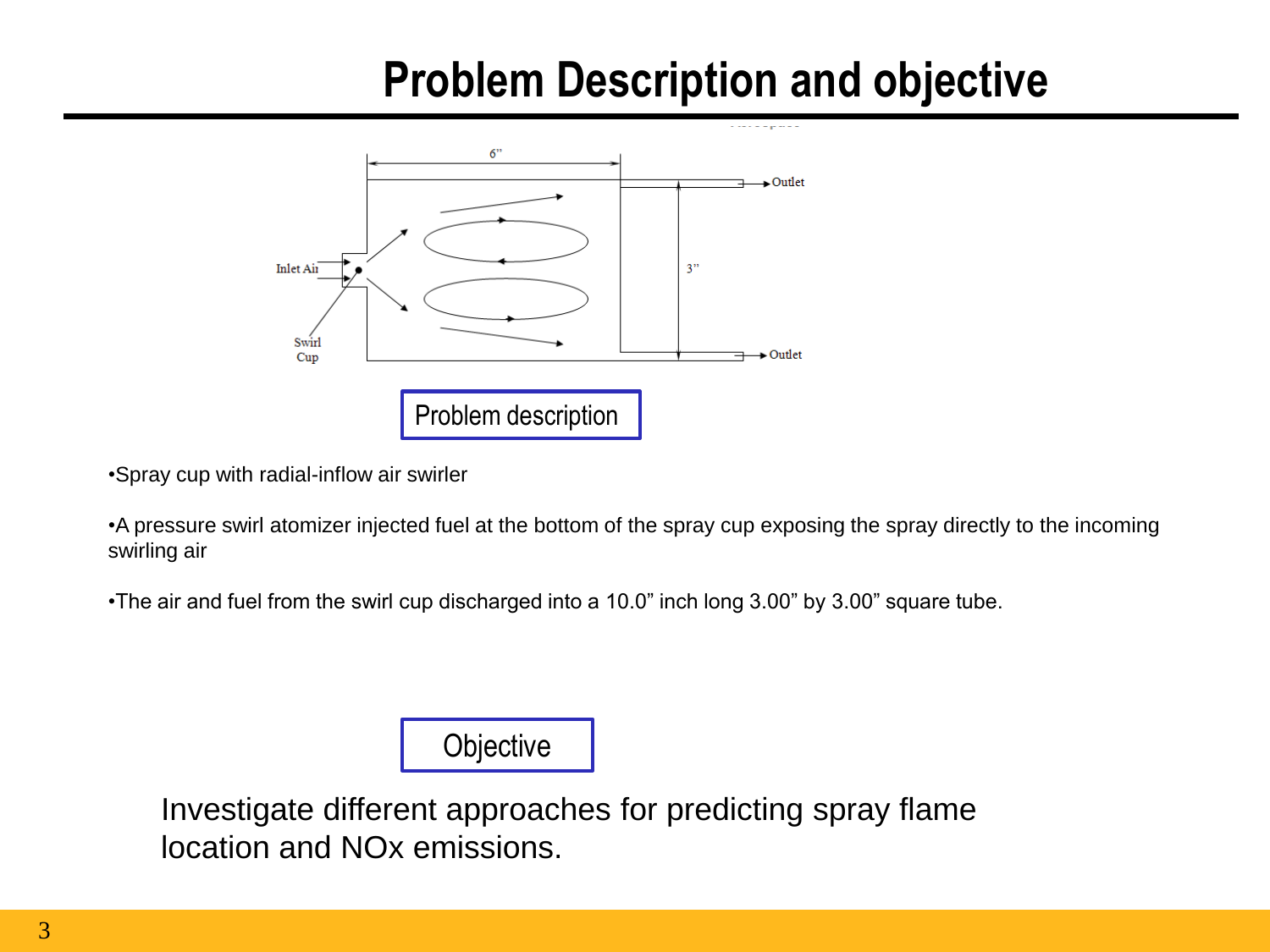### **Operating condition**

Fuel: $C_{12}H_{23}$  as a surrogate for jet-A fuel Non reacting case : Fixed pressure drop (4%) Reacting case: Fixed mass flow rate Type of gas : Incompressible ideal gas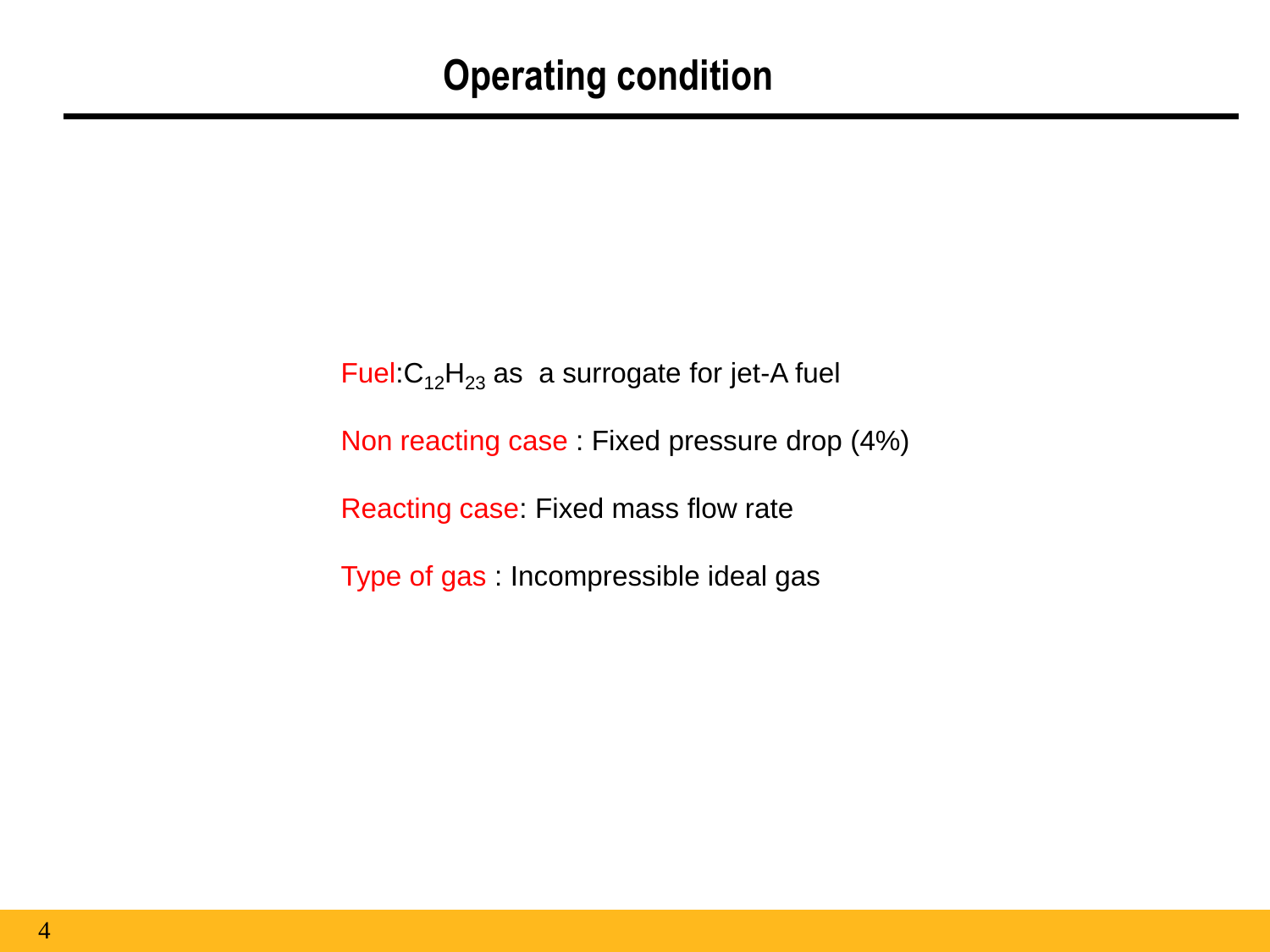•Structured multi-block grid system that was generated using the GridPro •The grid system contained a little over 2.0 10<sup>6</sup> hexahedral cells



- •Turbulence model : realizable k-epsilon model
- •Combustion model: Flamelet model
- •Reaction mechanism: 31 step reaction with 21 species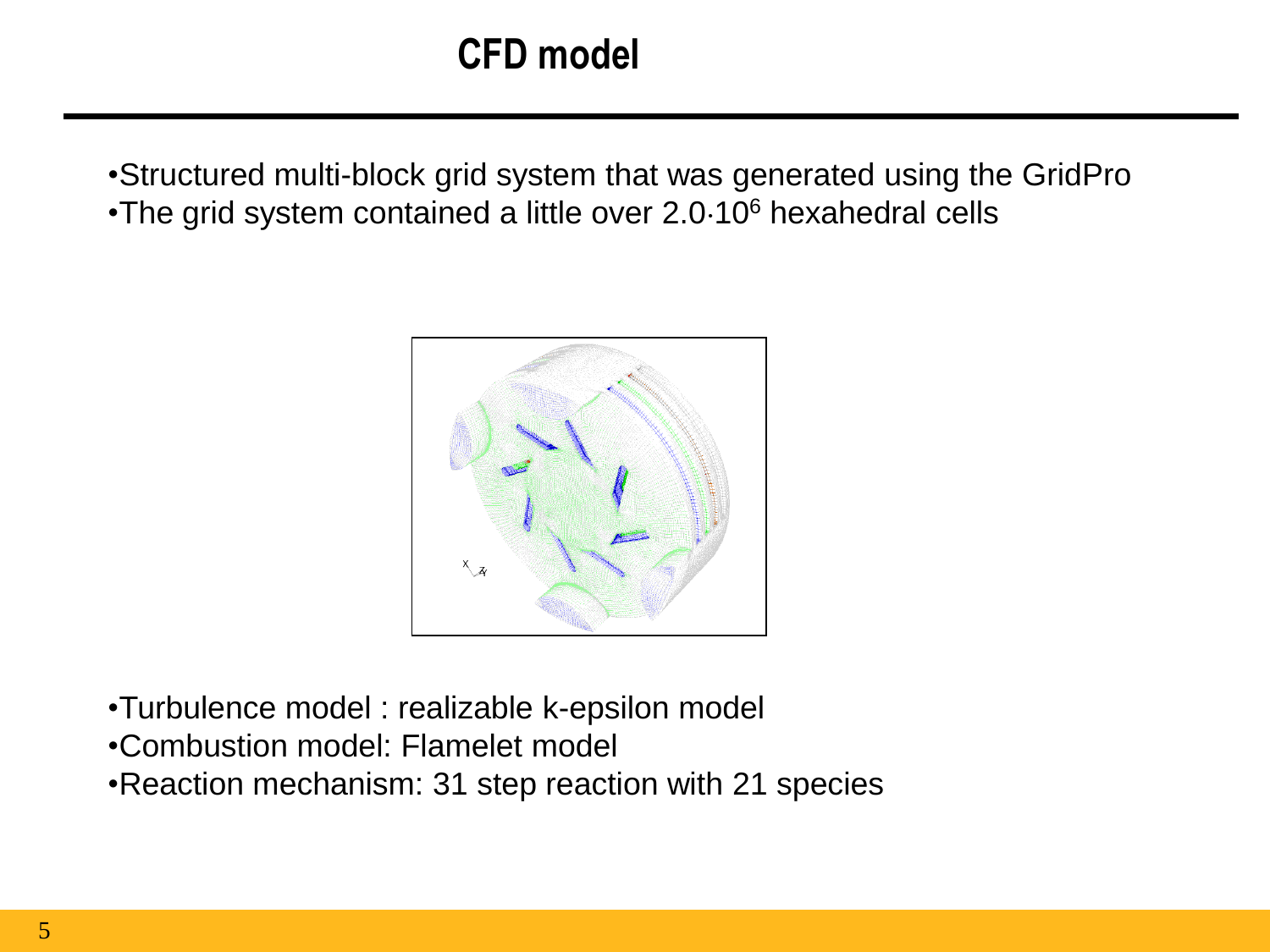## **Spray Model**

•Model: Discrete phase model

•Particle Type : Droplet

•Drople Size Distribution: Rosin-Ramler distribution

•Injector: Hollow conical spray

•Spray angle: 80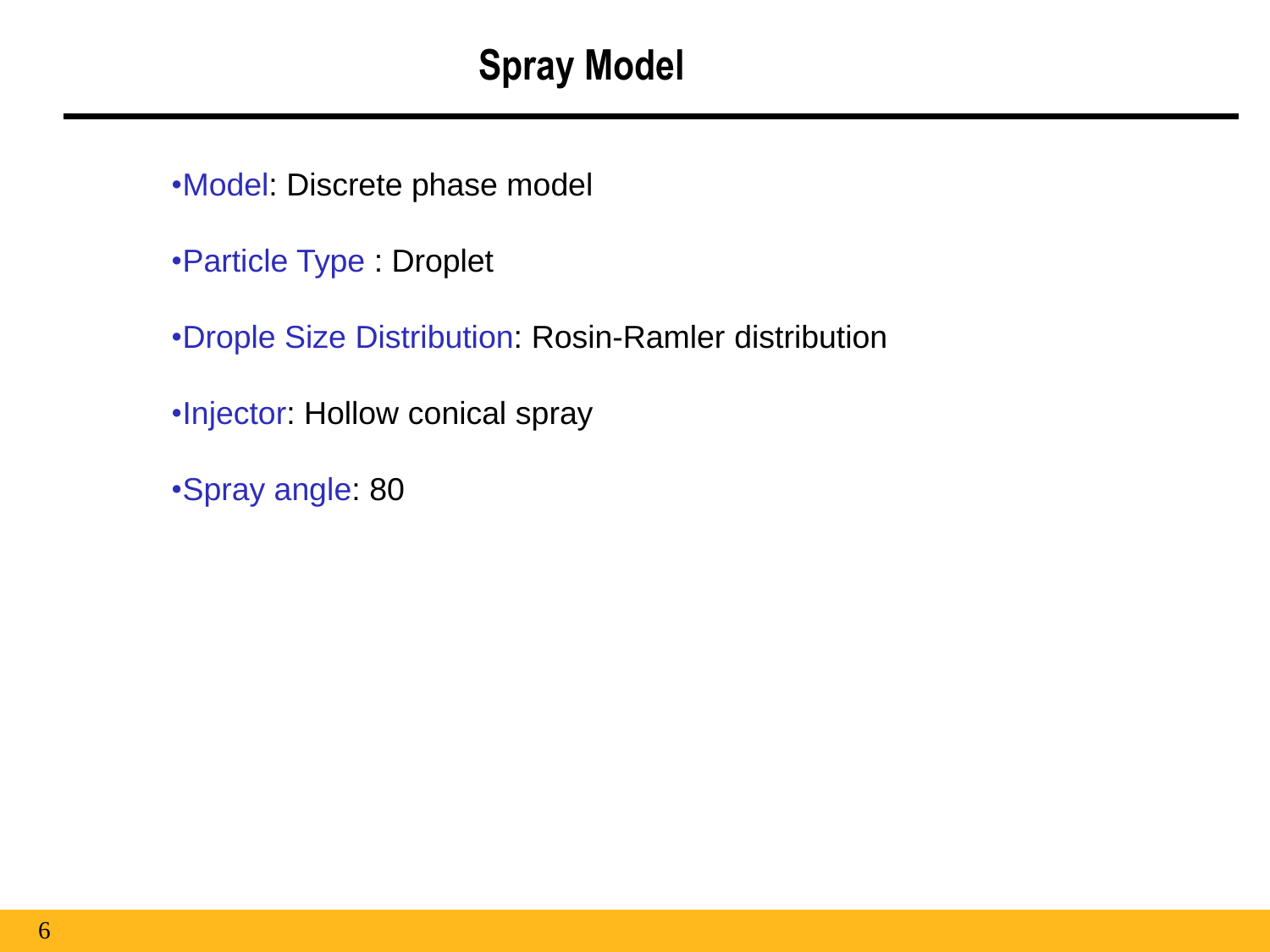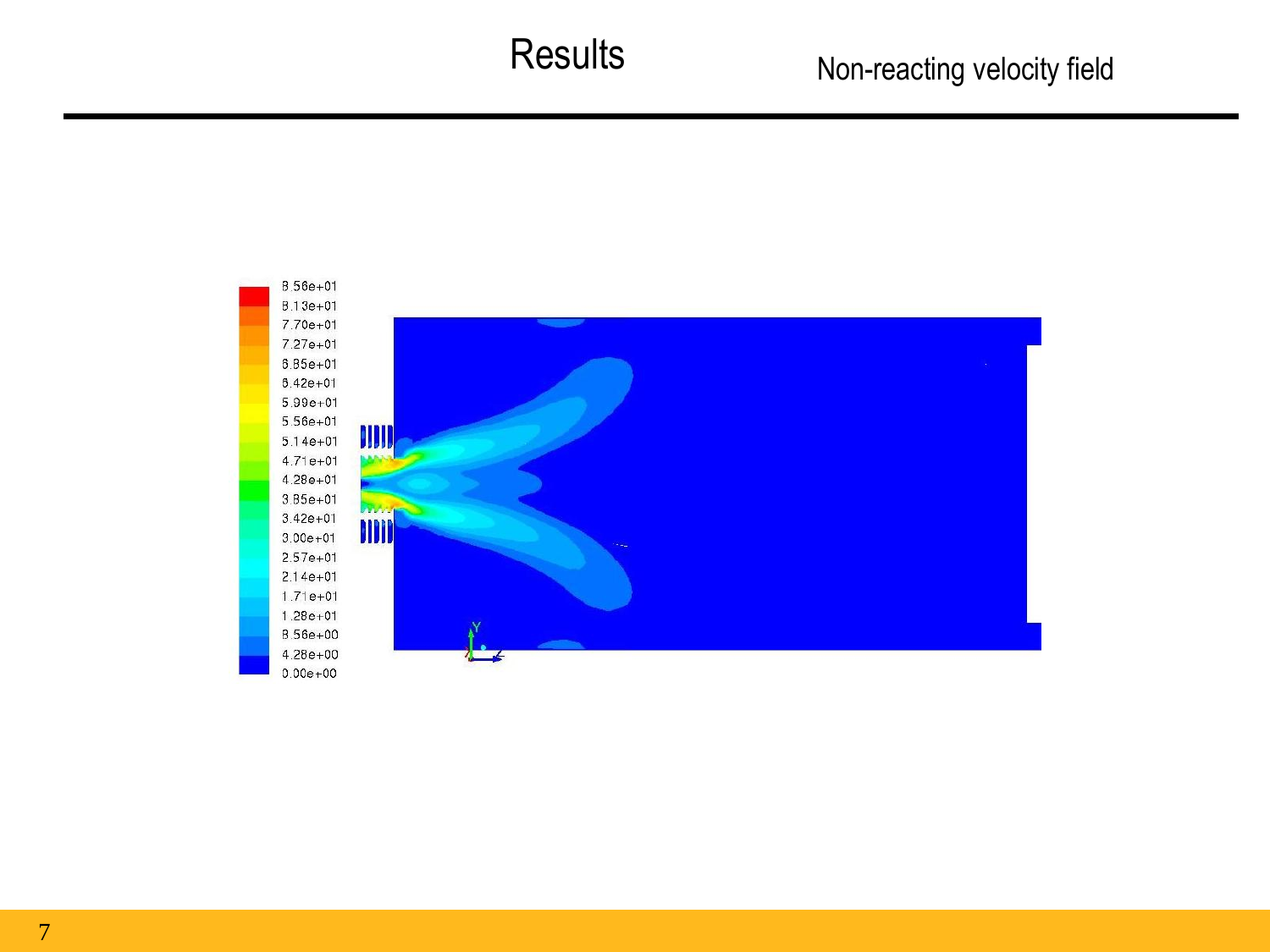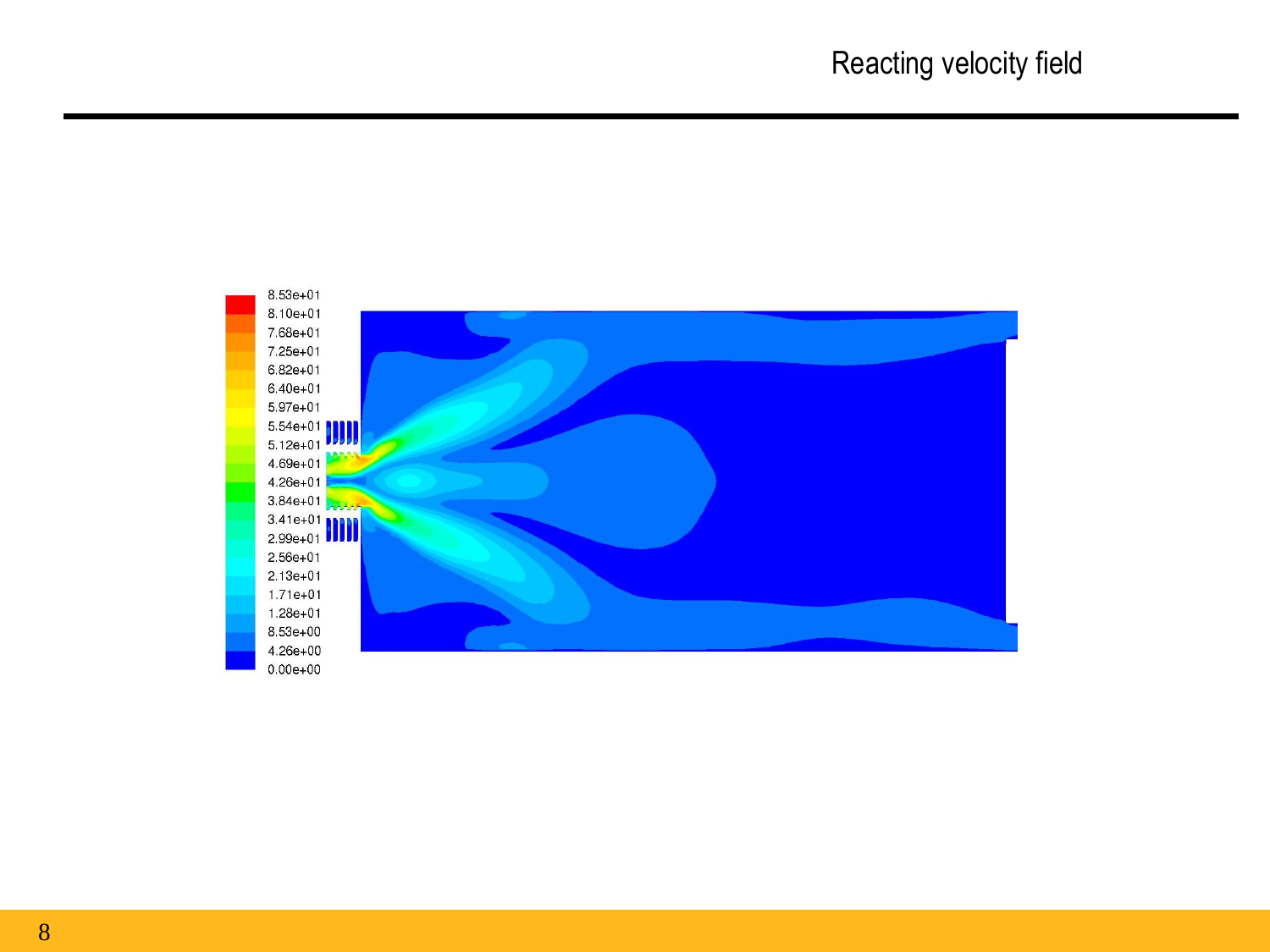

Maximum temperature:2240 K Exit temperature: 1638 K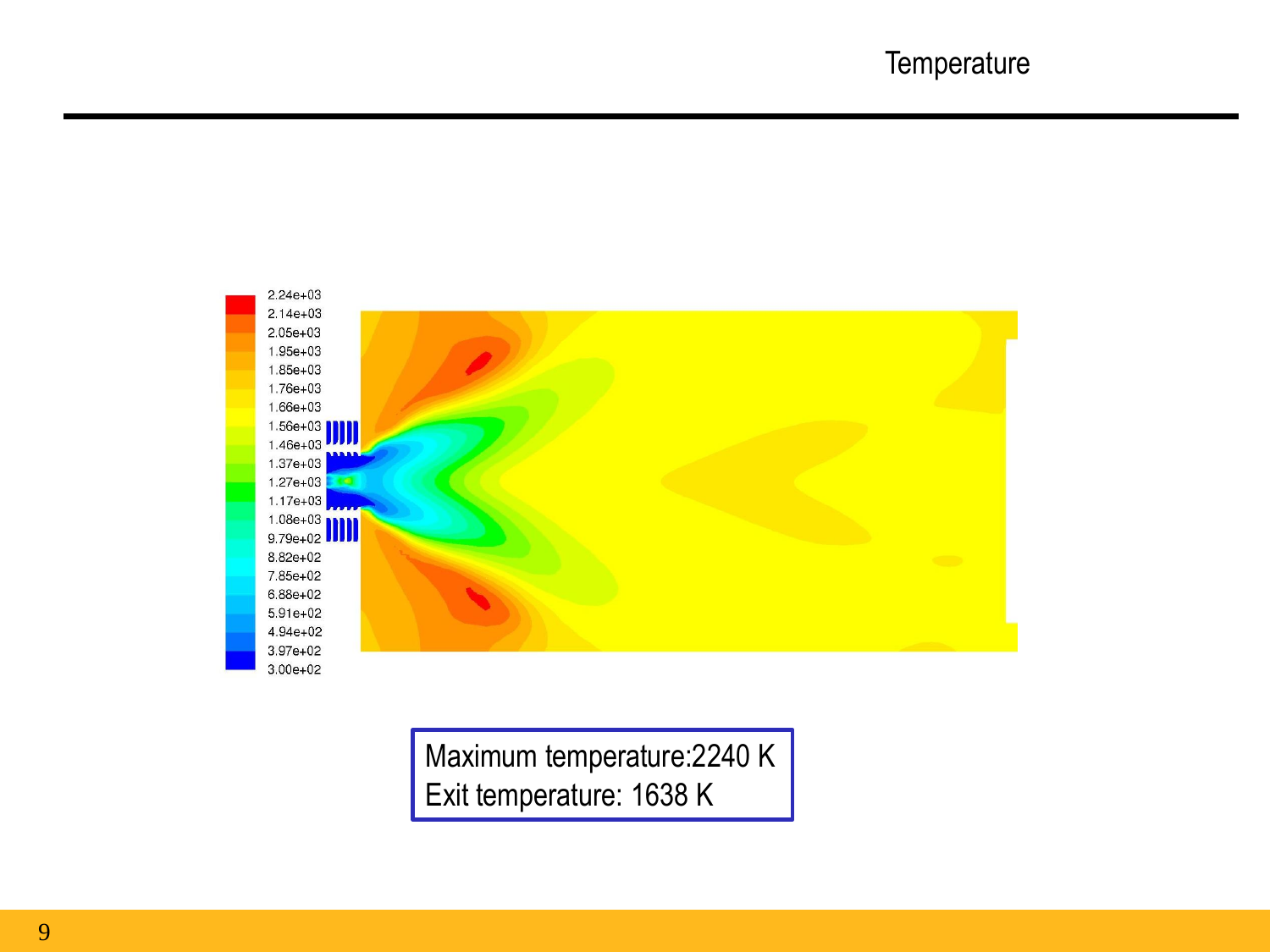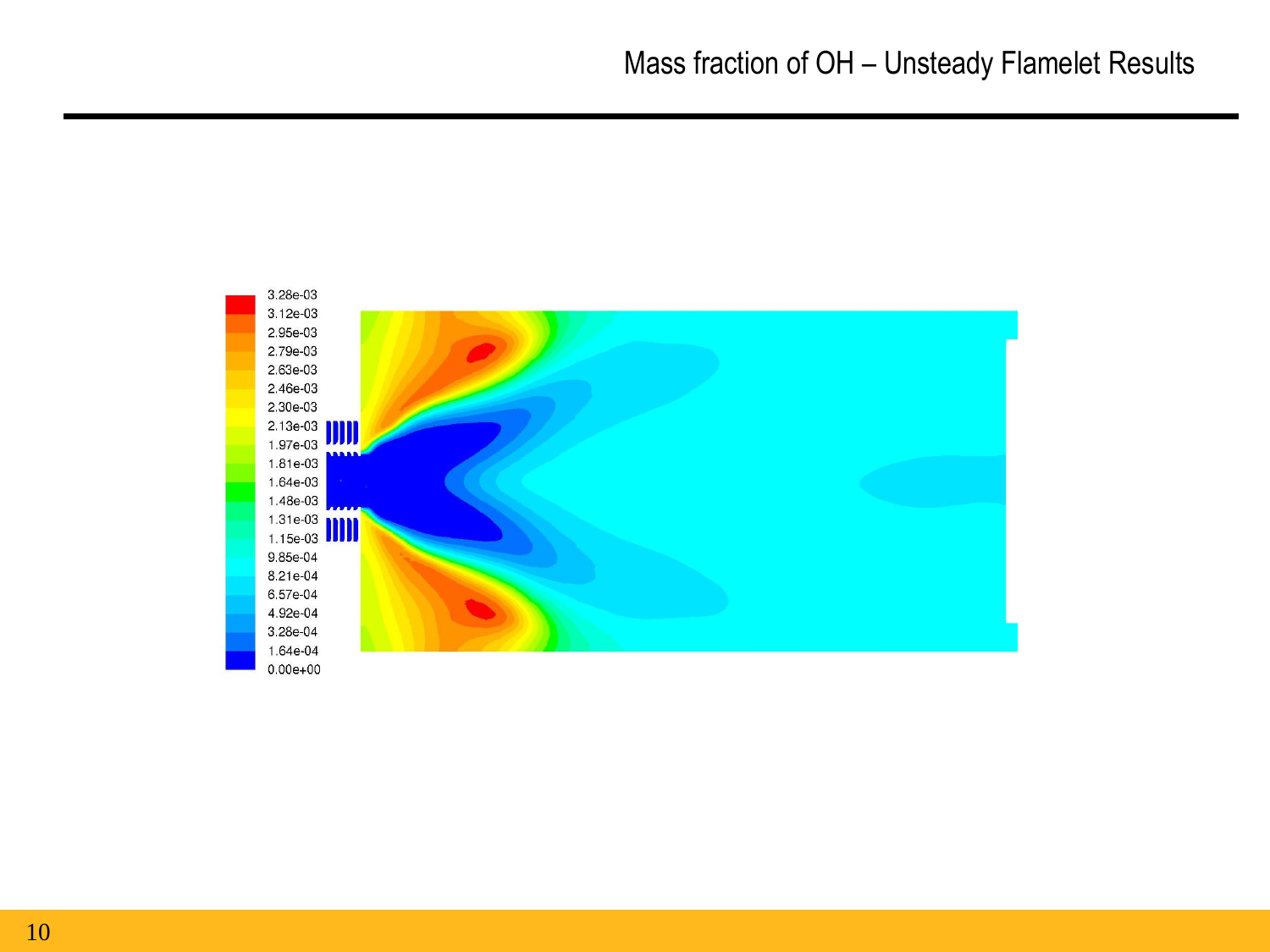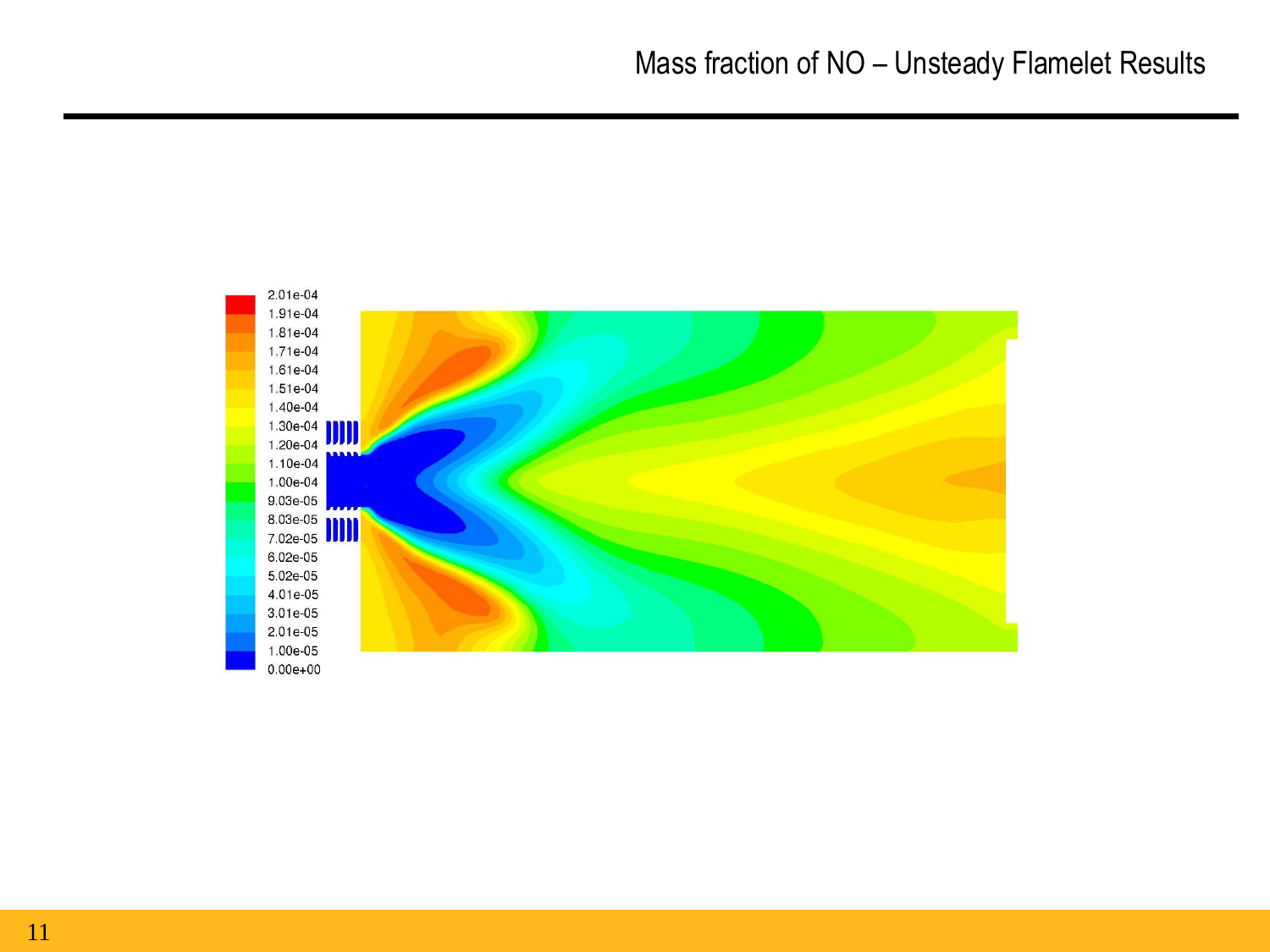## **Summary**

- Strongly swirling flow downstream of the cup and swirl induced vortex breakdown that stabilizes the flame.
- Temperature profile for the reacting flow shows the maximum temperature is 2240 K and exit temperature is 1638 K with the burning zone positioned downstream of the cup
- An unsteady flamelet model was used as a post processing step to estimate NO emissions